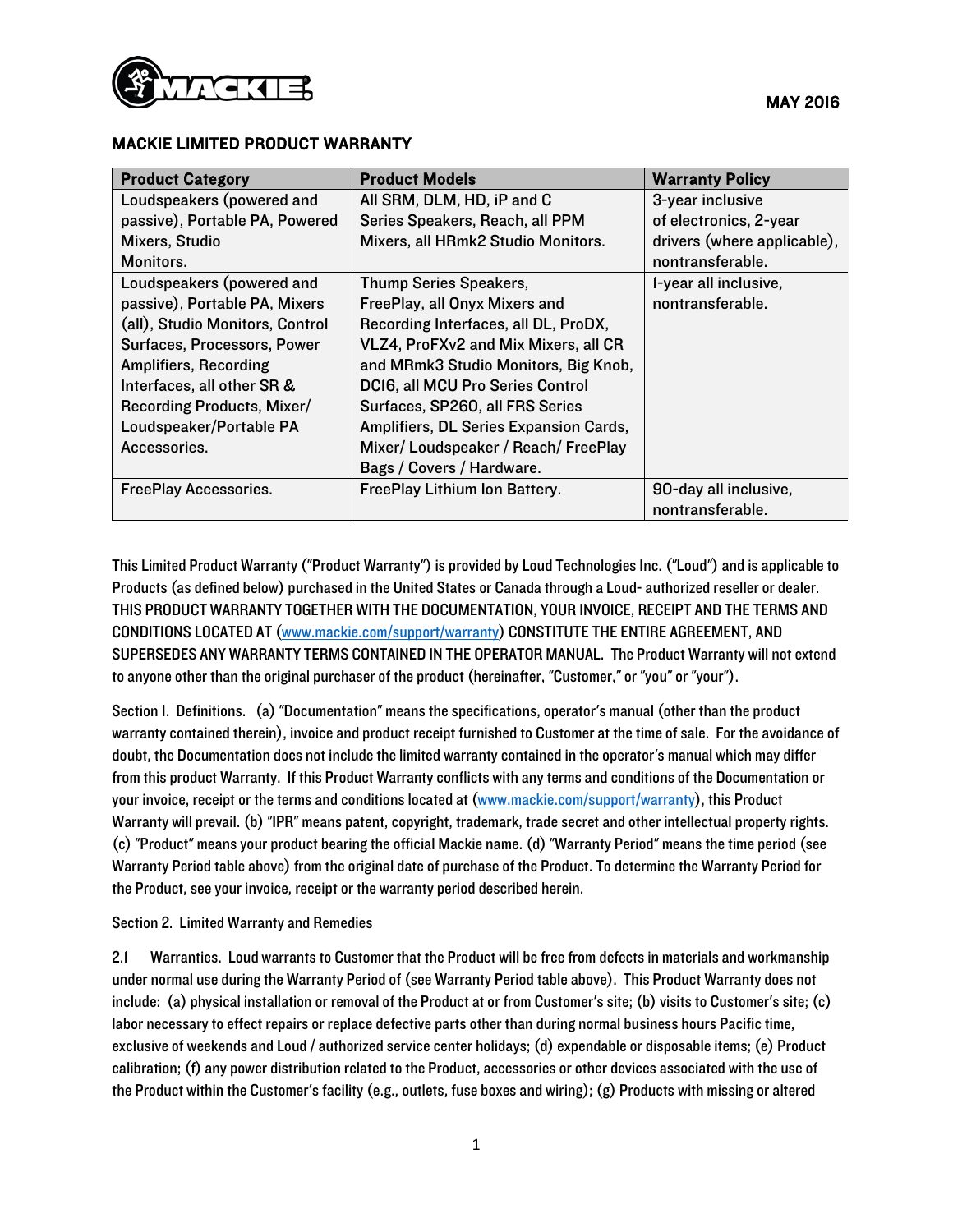

inspection seals or serial numbers; (h) normal wear and tear such as scratches, etc; or (i) any work with any third party equipment or software.

2.2 Remedies. If the Product fails to conform to the warranty in Section 2.1, then Loud or its authorized service representative will, at its option, either repair or replace any such nonconforming Product, provided that Customer gives notice of the noncompliance within the Warranty Period to Company at (www.mackie.com/support/warranty), or by calling Loud technical support at [(800) 898-3211] between normal business hours Pacific time, excluding weekend or Loud holidays. Please retain the original dated sales receipt as evidence of the date of purchase. You will need it to obtain any warranty service. As part of your notice of noncompliance include a detailed description of the manner in which the Product does not comply (including, without limitation, the date, location and description of the circumstances under which the noncompliance occurred or was first noticed), the date of purchase, the model and serial number(s), information and results of any testing done by you using the approved testing methods set forth in the Documentation, your contact information, a request for authorization to return the Product and such other reasonable information requested by Loud or its authorized service representative.

2.3 Product Warranty Claim Procedure. In order to recover under this Product Warranty, you must provide valid proof of purchase (such as an original receipt, Product warranty registration card, on-line registration or other documentation Loud deems acceptable) for the Product. When Loud receives any such notice, Loud will evaluate the documentation and materials to determine whether the Product Warranty applies and, if so, to determine the appropriate warranty service arrangement: field repair or manufacturer repair or replacement. Loud reservesthe right, before having to provide any obligation under this Product Warranty, to inspect the damaged or nonconforming Product. Only Loud or its authorized service representatives may authorize any warranty services. If Loud determines that the Product does not conform to the warranty in Section 2.1, then you will be advised as to the warranty service arrangement (i.e., field repair or manufacturer repair or replacement) and, in the case of manufacture repair or replacement, you will be assigned a "Service Request Number" and directed to send the Product to Loud or an authorized service representative at your expense. You must (a) return the Product to Loud or the designated authorized service center in the original or equivalent packaging, (b) prepay shipping charges, (c) insure the shipment or accept the risk the Product is lost or damaged in shipment, (d) provide valid proof of purchase from a Loud authorized reseller or dealer (such as an original receipt, Product warranty registration card, on-line registration or other documentation Loud deems acceptable) and (e) your return address (please no P.O. boxes or route numbers). Please write the Service Request Number in large letters on the top of the package. If, after the expenditure of commercially reasonable efforts, Loud or its authorized service representative is unable to correct the noncompliance, Loud will replace your product with a comparable product that is new or refurbished. Loud or its authorized service representative will return the repaired or replaced Product to you. Loud will pay to ship the repaired or replaced Product to you if you use an address in the United States (excluding Puerto Rico and U.S possessions and territories) or Canada. Otherwise, Loud or its authorized service representative will ship the Product to you freight collect. Any replacement under this Product Warranty will be warranted in accordance with this Product Warranty for (see Warranty Period table above) after the repaired or replaced Product is received by you or the remainder of the original Warranty Period, whichever is longer. If Loud or its authorized service representative determines that the Product is not covered under this Product Warranty, then Loud or its authorized service representative will notify you and inform you of the service alternatives that are available to you on a fees basis.

2.4 Telephone/Web Support. During the applicable Warranty Period, Loud will make available to you telephone support between normal business hours Pacific time, exclusive of weekends and Loud holidays, to assist you in the use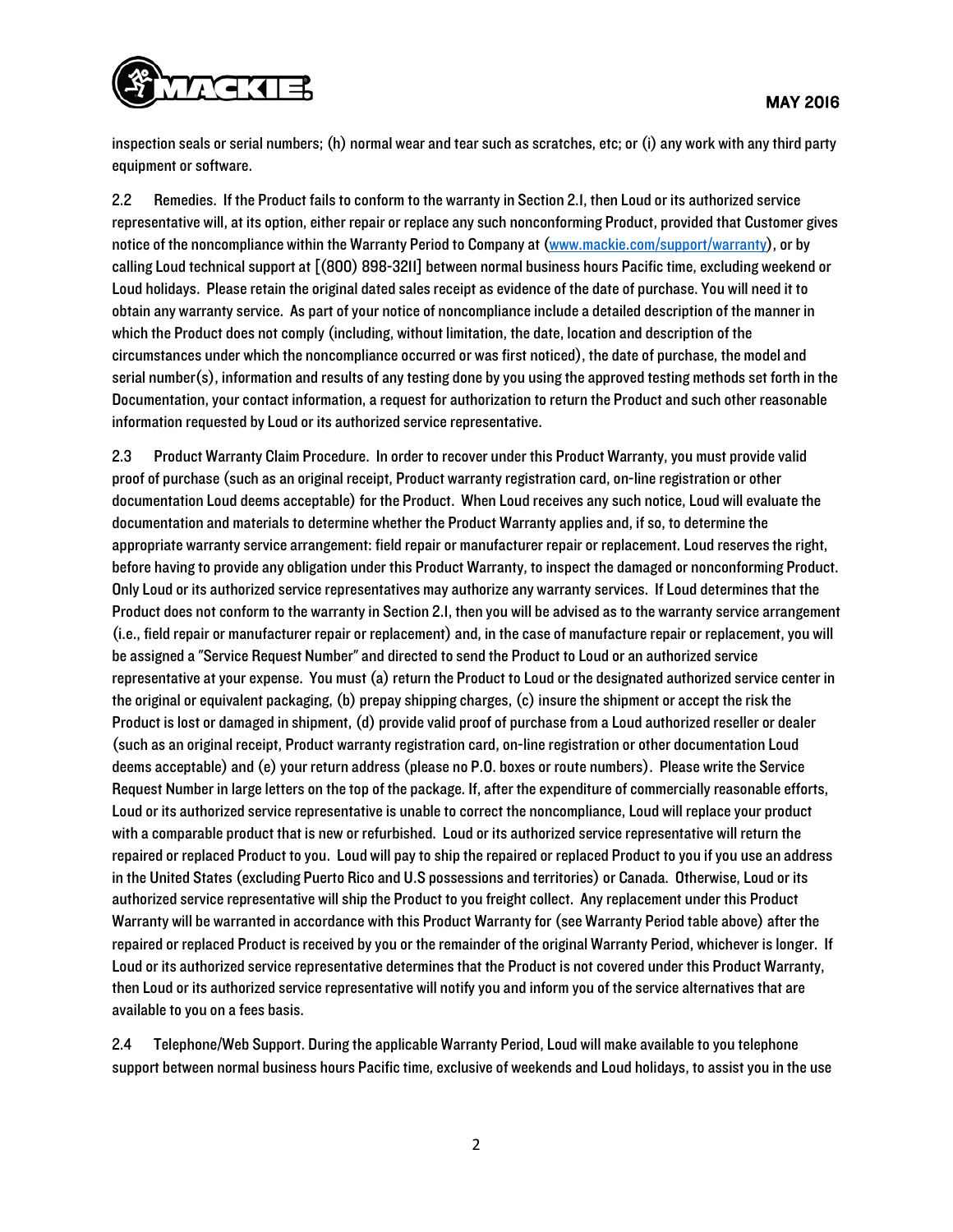

of the Product. Telephone support services can be obtained by calling (800) 898-3211 or by visiting (www.mackie.com/support/warranty) and following the instructions on reporting a warranty issue.

2.5 Exclusions. This Product Warranty does not apply to any problems or damage caused by or that result from: (a) use of the Product not in accordance with the Documentation or this Product Warranty; (b) external causes such as accident, modification, damage, misuse, neglect, abuse, improper installation or other action of Customer or any third party; (c) services not authorized by Loud; (d) failure to perform preventative maintenance; or (e) use of the Product with items not provided by or otherwise authorized in writing by Loud. Loud does not warrant that the Product or Documentation is free from bugs, errors or deficiencies.

2.6 Disclaimer and Release. THIS PRODUCT WARRANTY GIVES YOU SPECIFIC LEGAL RIGHTS AND YOU MAY HAVE OTHER RIGHTS WHICH VARY FOR STATE TO STATE (OR JURISDICTION TO JURISDICTION). THE WARRANTIES, OBLIGATIONS, AND LIABILITIES OF LOUD AND THE REMEDIES OF CUSTOMER SET FORTH IN THIS PRODUCT WARRANTY ARE EXCLUSIVE AND IN LIEU OF ALL OTHER WARRANTIES, OBLIGATIONS, AND LIABILITIES OF LOUD AND ALL OTHER REMEDIES OF CUSTOMER, EXPRESS OR IMPLIED, ARISING BY LAW OR OTHERWISE, WITH RESPECT TO ANY PRODUCT, DOCUMENTATION OR OTHER ITEMS OR SERVICES FURNISHED BY OR ON BEHALF OF LOUD UNDER THIS PRODUCT WARRANTY, INCLUDING, BUT NOT LIMITED TO, ANY: (A) IMPLIED WARRANTY OF MERCHANTABILITY OR FITNESS FOR A PARTICULAR PURPOSE; (B) IMPLIED WARRANTY ARISING FROM COURSE OF PERFORMANCE, COURSE OF DEALING, OR USAGE OF TRADE; (C) CLAIM OF INFRINGEMENT OR MISAPPROPRIATION; OR (D) CLAIM IN TORT (WHETHER BASED ON NEGLIGENCE, STRICT LIABILITY, PRODUCT LIABILITY OR OTHER THEORY). SOME STATES DO NOT ALLOW LIMITATIONS ON HOW LONG AN IMPLIED WARRANTY LASTS, SO THE ABOVE LIMITATION MAY NOT APPLY TO YOU. THIS WARRANTY WILL NOT BE APPLICABLE TO THE EXTENT THAT ANY PROVISION OF THIS PRODUCT WARRANTY IS PROHIBITED BY FEDERAL, STATE OR MUNICIPAL LAW.

## Section 3. Limitations of Liability

3.1 Force Majeure. Loud will not be liable for, or be considered to be in breach of or default under this Product Warranty on account of, any delay or failure to perform as required by this Product Warranty as a result of any cause or condition beyond its reasonable control (including, without limitation, any act or failure to act by the other party).

3.2 No Consequential Damages. IN NO EVENT WILL LOUD OR ITS AUTHORIZED RESELLER, DEALERS OR SERVICE REPRESENTATIVES HAVE ANY LIABILITY FOR ANY INCIDENTAL, CONSEQUENTIAL OR INDIRECT DAMAGES OR FOR ANY LOSS OF PROFIT, REVENUE, DATA, BUSINESS OR USE IN CONNECTION WITH OR ARISING OUT OF CUSTOMERS USE OF THE PRODUCT, DOCUMENTATION OR ANY OTHER ITEMS OR SERVICES FURNISHED UNDER THE PRODUCT WARRANTY. SOME STATES DO NOT ALLOW THE EXCLUSION OR LIMITATION OF INCIDENTAL OR CONSEQUENTIAL DAMAGES, SO THE ABOVE LIMITATIONS OR EXCLUSIONS MAY NOT APPLY TO YOU.

3.3 Limitation of Liability. LOUD'S AGGREGATE LIABILITY WITH REGARD TO THE PRODUCT, DOCUMENTATION OR ANY OTHER ITEMS OR SERVICES FURNISHED UNDER THIS PRODUCT WARRANTY WILL IN NO EVENT EXCEED THE PURCHASE PRICE OF THE PRODUCT.

## Section 4. Miscellaneous

4.1 Ownership. The Product and Documentation involve valuable IPR of Loud or its licensors. No title to or ownership of any IPR in or to the Product or Documentation is transferred to Customer under the Agreement. Customer will not attempt to reverse engineer any Product or component thereof or to otherwise misappropriate, circumvent or violate any of Loud's IPR. Without limiting the generality of the foregoing, Loud reserves all of its right, title and interest (including, without limitation, any and all IPR) in and to the Product and the Documentation.